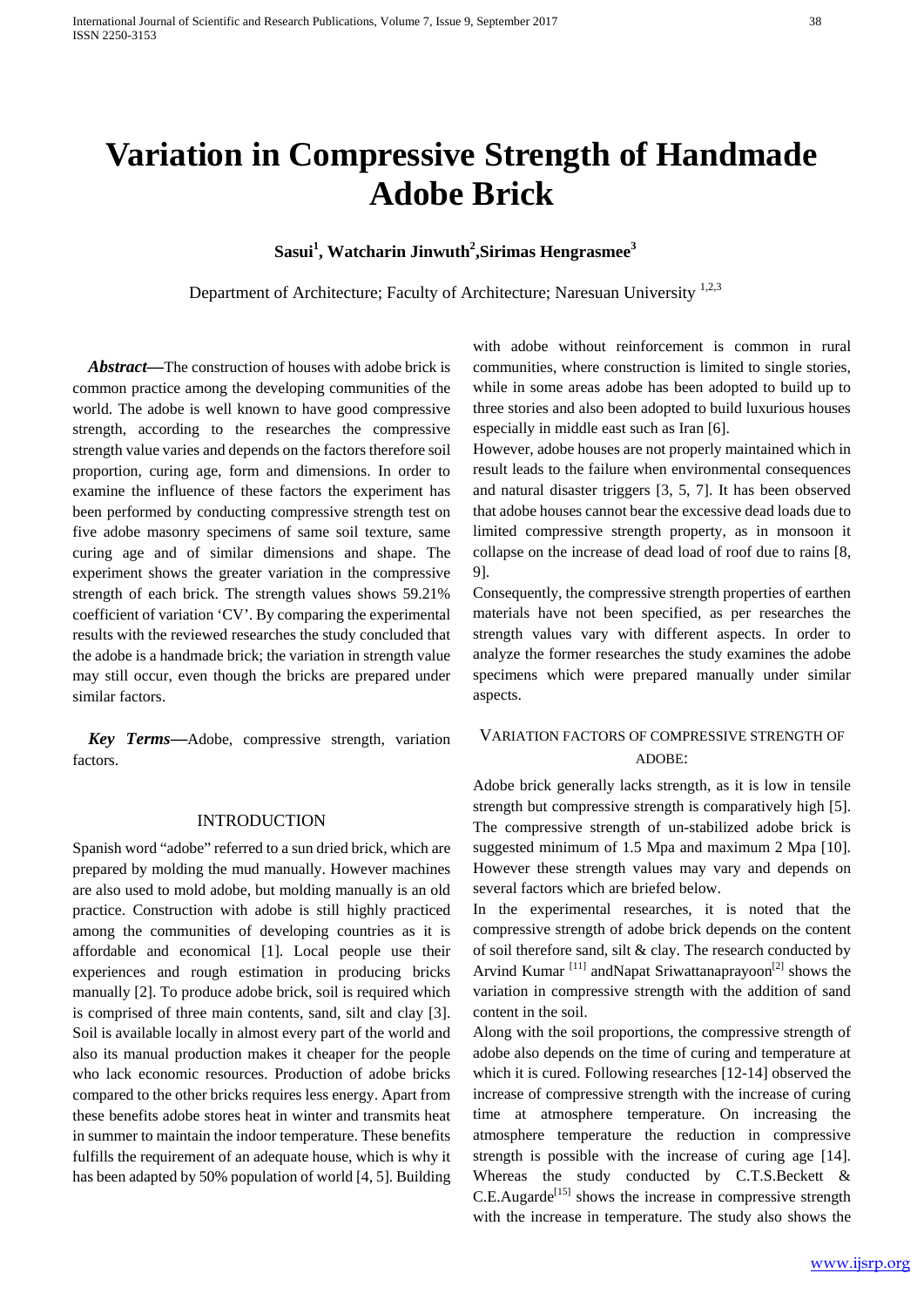variation in compressive strength with curing time [\[16\]](#page-4-14). The increase in compressive strength with the increase of curing time has been observed by Ramadhan W. Salim<sup>[\[17\]](#page-4-15)</sup>, while the research by Vandna Sharma  $a^{[18]}$  $a^{[18]}$  $a^{[18]}$ , proves that the strength may vary up till 28 days of curing but the specimen of 28, 56 and 90 days age found to have same compressive strength and comparatively more than those of 7 and 14 days curing age.

It has also been noted that the moisture content also affects the compressive strength of adobe. Adobe may lose the compressive strength if the moisture content exceeds the balance moisture content of adobe. The moisture content may vary from 1-3% depends on the proportion of soil especially quantity of clay [\[13,](#page-4-17) [14,](#page-4-12) [19\]](#page-4-18). James R. Clifton<sup>[\[14\]](#page-4-12)</sup> tested three different soil textured adobe specimens, the results shows a greater change in compressive strength, the strength tends to reduce with the increase of moisture content. The tests conducted were simulated with the adobe absorbs moisture from ground water/or rain water and the water absorption due to relative humidity.

Apart from these factors, the wetting and drying of adobe may also affects the compressive strength of adobe [\[14,](#page-4-12) [20\]](#page-4-19). The research mainly focuses on the soil proportion, curing time, form and size factor on the compressive strength of adobe.

The literature on experimental researches involving variation in compressive strength of adobe specimen/brick of different factors has been concluded. The table below shows the coefficient of variationof results obtained by other authors.

# **Table I: Compressive strength results from reviewed researches.**

| Variation due to soil content |        |                                                    |                              |                            |                                                        |  |  |  |
|-------------------------------|--------|----------------------------------------------------|------------------------------|----------------------------|--------------------------------------------------------|--|--|--|
| #                             |        | <b>SourceSoil texture/</b><br><b>Classificatio</b> | Compressive<br>strength test | <b>Variation</b><br>factor | $\mathbf{C}\mathbf{V}$<br>$\left( \frac{9}{6} \right)$ |  |  |  |
|                               |        | n                                                  | type                         |                            |                                                        |  |  |  |
| R1                            | $[11]$ | CН                                                 | Unconfined                   | Difference                 | 8.51                                                   |  |  |  |
|                               |        | (as<br>per                                         | compressive                  | Sand<br>in                 |                                                        |  |  |  |
|                               |        | "USC"                                              | strength 'UCS'               | particles                  |                                                        |  |  |  |
|                               |        | system)                                            |                              |                            |                                                        |  |  |  |

Summary of R1: The research shows increase in compressive strength with the increase of sand in soil. The strength increased by adding sand up to 10%; however the sand above 10% decreases the strength of adobe specimen.

| R2 | [21] Clayey soils   Unconfined |                | Difference 23.20 |  |
|----|--------------------------------|----------------|------------------|--|
|    | Classificatio                  | compressive    | in sand clay     |  |
|    | n                              | strength 'UCS' | silt<br>and      |  |
|    | Soil A= CL                     |                | particle         |  |
|    | Soil B= CL                     |                |                  |  |
|    | Soil C= CH                     |                |                  |  |

Summary of R2: The experiment conducted on three soils of same texture but the ranges of soil content is different. The result shows variation in compressive strength due to the difference in the quantity of sand, clay and silt.

# **Table I: Compressive strength results from reviewed researches.**

| R3 | 141 | N/G | N/G | Two         | 84 |
|----|-----|-----|-----|-------------|----|
|    |     |     |     | collected   |    |
|    |     |     |     | soil A & B; |    |
|    |     |     |     | soil C is a |    |
|    |     |     |     | modified    |    |
|    |     |     |     | soil A.     |    |

Summary of R3: The research conducted test on two different soils, while the third soil was simulated to check the effects of reduced silt and clay particle on compressive strength. The result shows high compressive strength of the soil contains more clay.

|    | Variation due to curing age and temperature. |               |     |                   |  |  |  |  |  |
|----|----------------------------------------------|---------------|-----|-------------------|--|--|--|--|--|
| R4 | [14]                                         | Sand= $18\%$  | N/G | Specimens 0.89    |  |  |  |  |  |
|    |                                              | $Clay = 27\%$ |     | tested at the     |  |  |  |  |  |
|    |                                              | $Silt = 55\%$ |     | curing age 7      |  |  |  |  |  |
|    |                                              |               |     | days up to        |  |  |  |  |  |
|    |                                              |               |     | 35 days at        |  |  |  |  |  |
|    |                                              |               |     | 21 °C.            |  |  |  |  |  |
|    |                                              |               |     | 8.66<br>Specimens |  |  |  |  |  |
|    |                                              |               |     | tested at the     |  |  |  |  |  |
|    |                                              |               |     | curing age        |  |  |  |  |  |
|    |                                              |               |     | of 1 to 4         |  |  |  |  |  |
|    |                                              |               |     | days at 60        |  |  |  |  |  |
|    |                                              |               |     | °C.               |  |  |  |  |  |

Summary of R4: The test conducted to observe the influence of drying temperature and curing time on the compressive strength of adobe. Results shows increase in strength with the increase of curing time when it was dried under normal environmental temperature therefore 21 °C. Whereas at high temperature of 60 °C the strength tends to reduce with the increase of curing age.

|                |                                                        |                       | Variation due to curing age.                                 |                 |       |  |  |
|----------------|--------------------------------------------------------|-----------------------|--------------------------------------------------------------|-----------------|-------|--|--|
| R <sub>5</sub> |                                                        | [17] Sandy loam       | Dry                                                          | Difference 4.27 |       |  |  |
|                |                                                        |                       | compressive                                                  | curing<br>in    |       |  |  |
|                |                                                        |                       | strength test                                                | time.           |       |  |  |
|                | Summary of R5: The research shows the little change in |                       |                                                              |                 |       |  |  |
|                |                                                        |                       | the compressive strength, the strength increases with the    |                 |       |  |  |
|                | time of curing.                                        |                       |                                                              |                 |       |  |  |
| R6             |                                                        | [18] $S$ andy<br>clay | Unconfined                                                   | Difference      | 11.32 |  |  |
|                |                                                        | SС                    | compressive                                                  | curing<br>in    |       |  |  |
|                |                                                        | (as<br>per            | strength                                                     | time.           |       |  |  |
|                |                                                        | Indian                |                                                              |                 |       |  |  |
|                |                                                        | standard              |                                                              |                 |       |  |  |
|                |                                                        | classificati          |                                                              |                 |       |  |  |
|                |                                                        | on 'ISC')             |                                                              |                 |       |  |  |
|                |                                                        |                       | Summary of R6: The research also shows the increase in       |                 |       |  |  |
|                |                                                        |                       | strength with the increase in curing time up till 28 days. A |                 |       |  |  |
|                |                                                        |                       | result illustrates the strength remained same after 28 days  |                 |       |  |  |
|                | of curing.                                             |                       |                                                              |                 |       |  |  |
|                |                                                        |                       | <b>Variation due to form</b>                                 |                 |       |  |  |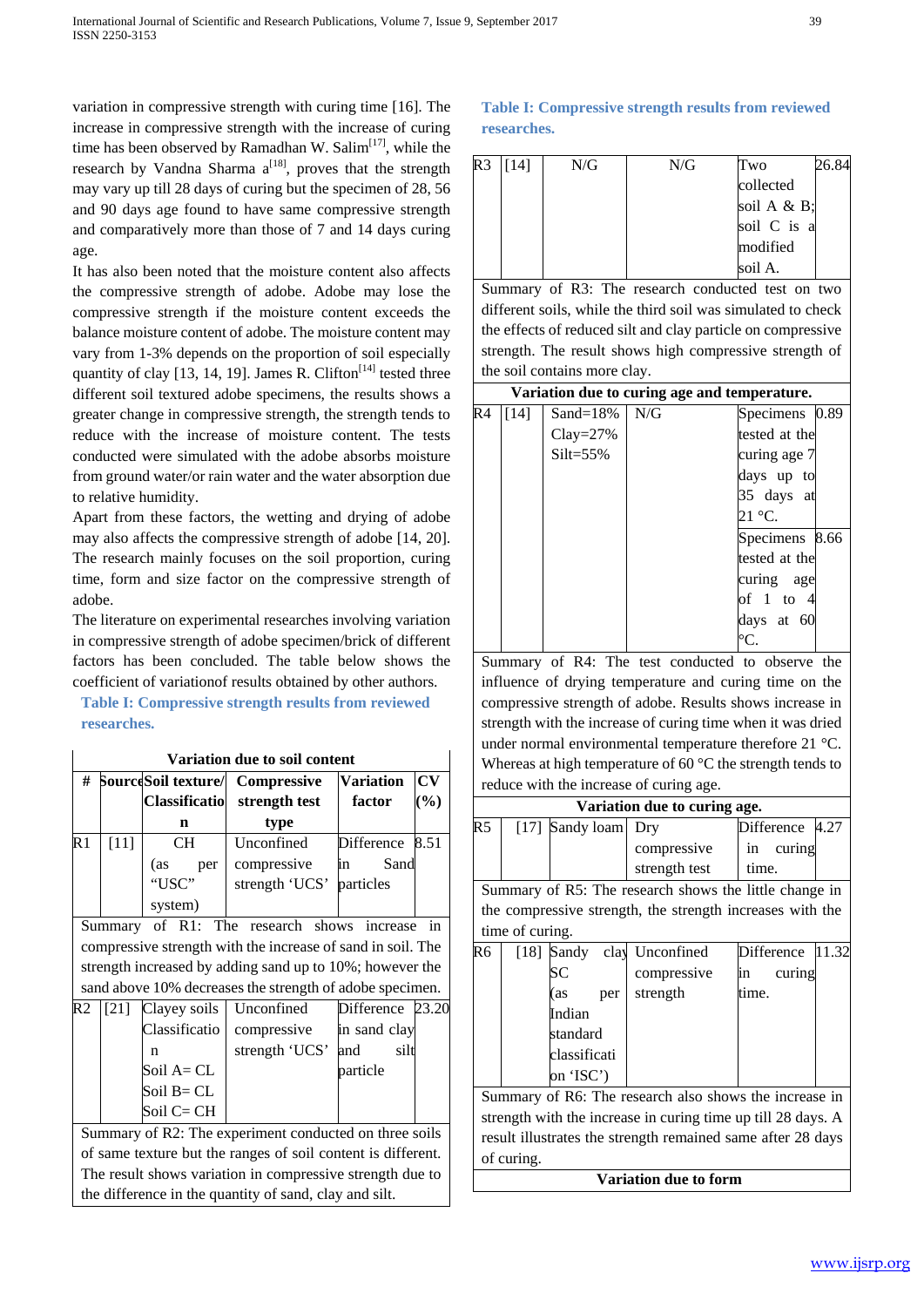| R7 |                        | [18] Sandy clay/ Unconfined | Difference 28.51 |  |
|----|------------------------|-----------------------------|------------------|--|
|    | SC                     | compressive                 | ın               |  |
|    | (as per India strength |                             | specimens'       |  |
|    | standard               |                             | form.            |  |
|    | classification         |                             |                  |  |
|    | 'ISC                   |                             |                  |  |

Summary of R7: The test conducted on two specimens of same soil but different form, the results shows a greater influence of forms on compressive strength.

| R8 |           | [22] Adobe brick imple compressio Difference 9.08           |                  |  |
|----|-----------|-------------------------------------------------------------|------------------|--|
|    | collected | test                                                        | in forms of      |  |
|    | from 3    |                                                             | adobe brick      |  |
|    | different |                                                             |                  |  |
|    | sources   |                                                             | Difference 14.96 |  |
|    |           |                                                             | in forms of      |  |
|    |           |                                                             | adobe brick      |  |
|    |           |                                                             |                  |  |
|    |           |                                                             | Difference 5.88  |  |
|    |           |                                                             | in forms of      |  |
|    |           |                                                             | adobe brick      |  |
|    |           |                                                             |                  |  |
|    |           | Summary of R8: In this research three different adobe brick |                  |  |

were tested with two different forms therefore cube & cylinder. Result illustrated the difference in strength in both cube and cylindrical formed specimens of all 3 adobe bricks

|    |      |     |     | <b>Variation due to size</b> |                    |  |
|----|------|-----|-----|------------------------------|--------------------|--|
| R9 | [23] | N/G | N/G |                              | Difference il 8.26 |  |
|    |      |     |     |                              | specimen's         |  |
|    |      |     |     |                              | slenderness        |  |
|    |      |     |     |                              | ratio.             |  |

Summary of R9: Compressive strength test conducted on prism specimens of different slenderness ratio. The variation in strength value was observed from the results of this research.

#### EXPERIMENTAL PROGRAM ON ADOBE SPECIMEN

# *A. Soil consideration*

.

The content of soil to produce the quality adobe brick has been recommended by several authors, however the soil recommended in Australian earth building handbook has been followed [\[24\]](#page-4-23). The soil contents' limits are; Sand 30-75% "particle size 20mm", Silt 10-30% and clay 10-40%. The experiments were conducted in Naresuan University Thailand, so the soil from nearby site was taken and identified by conducting three site tests therefore sedimentation test  $(1)$ , ribbon test  $(2)$  and dry strength test  $(3)$ as shown in figure 1. After conducting these tests, the soil was found to be clayey and the proportion of each content was; sand 24.65%, Silt 18.6% & clay 56.74%. To simulate the available soil with the recommended proportion, the sand was added and the soil was retested. The test shows the increase of sand particles while silt and clay was in single layer in  $2<sup>nd</sup>$  sedimentation test. The illustrated percentages of soil content are as follows; sand 48% and silt plus clay 52%.





(2) RIBBON TEST

A: Shaking the bottle B: After 45 minutes of C: After 2 days of  $Shakin$ (1) SEDIMENTATION TEST



**Fig1: Site test to identify the soil.**

# *B. Preparing the specimens:*

After simulating the soil, the specimens were prepared, wooden mold of 300 x 200 x 100 mm was used for molding, two bricks were obtained from one mold by cutting it half. These half bricks were dried partially for one week to make masonry prism specimen according to Australian standards As 3700 for compressive strength test of masonry prism/earth wall. Total five specimens were prepared, each specimen consist of three courses of bricks and were cured for 28 days under shades. Fig 2 illustrates the specimens prepared and cured for test.



**Fig2: Specimens prepared and cured for test.**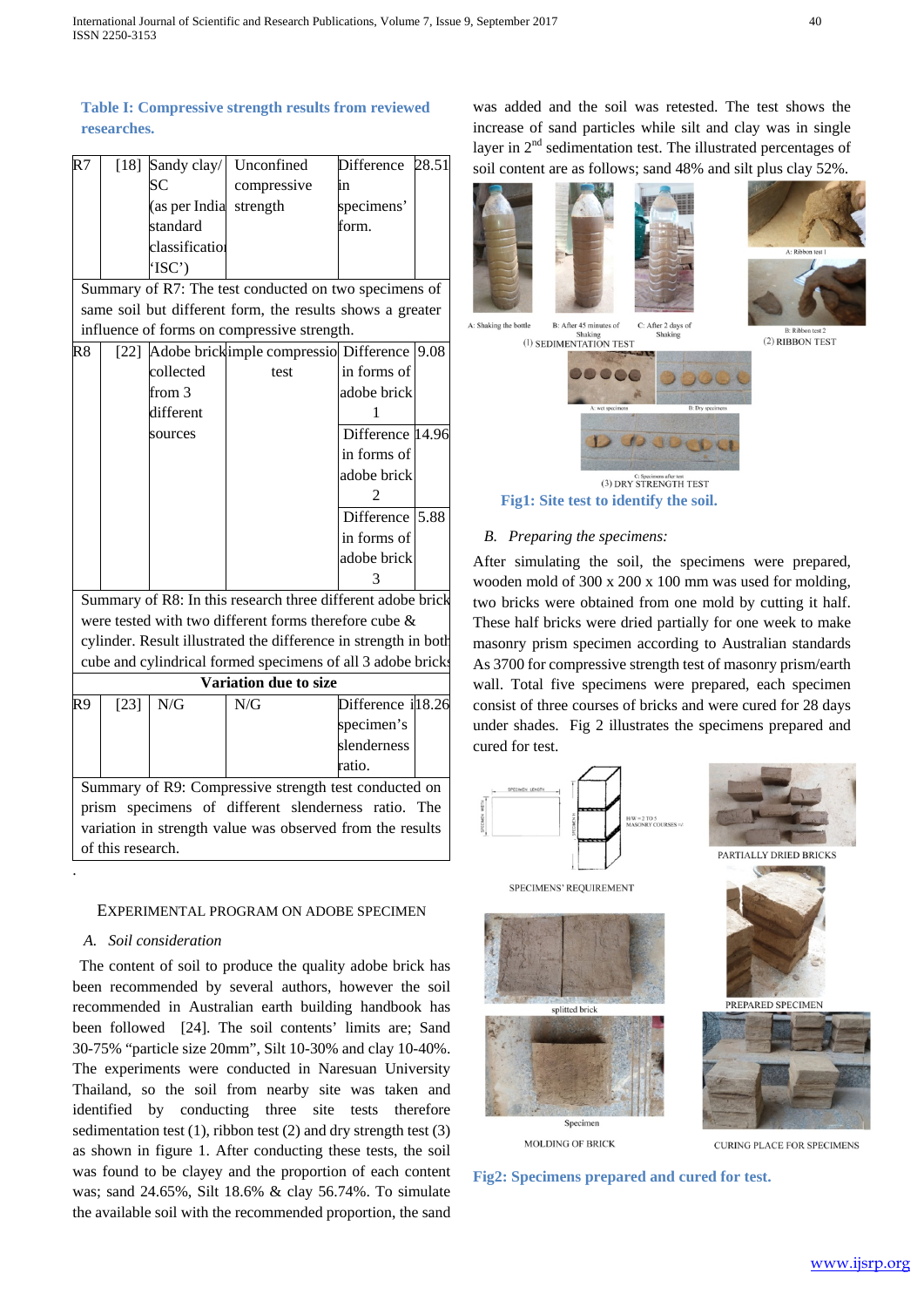# *C. Compressive strength Test set up*

After curing the specimens for 28 days, each specimen was measured and weighed. According to the Australian standards, the height to width ratio was calculated for each specimen 'shown in Fig 3' in order to find the correction factor. The parameters of each specimen are shown in table II below.



**Fig3: Prepared specimens for compression test**

#### **Table II: Parameters of specimens**

| <b>SPECIM</b>   | LENGTWIDT HEIG WEIG |      |           |           | H/W          | <b>CORRE</b> | ă   |
|-----------------|---------------------|------|-----------|-----------|--------------|--------------|-----|
| EN              | H                   | Н    | <b>HT</b> | <b>HT</b> | <b>RATIO</b> | ON           |     |
| <b>TAG</b>      | (mm)                | (mm) | (mm)      | (KG)      |              | <b>FACTC</b> |     |
|                 |                     |      |           |           |              | Ka           |     |
| CP1             | 178                 | 127  | 249       | 13.89     | 1.96         | 0.70         |     |
| CP2             | 167                 | 131  | 258       | 12.74     | 1.969        | 0.70         | Fig |
| CP3             | 174                 | 123  | 251       | 13.04     | 2.04         | 0.70         |     |
| CP4             | 175                 | 122  | 248       | 13.16     | 2.03         | 0.70         | Fol |
| CP <sub>5</sub> | 176                 | 132  | 268       | 14.20     | 2.03         | 0.70         | spe |

These specimens were tested in compression testing machine "Technotest KL200". Following the standards the loads applied on the specimen was even with the travelling rate of 1-5 mm/min and force applied was 1N.



# **Fig4: Test setup**

#### *D. Results*

The maximum force at which each specimen survived was recorded. The chart below showing the survival forces for each specimen.



### **Fig5: Force at which each specimen survived.**

Following the standard; the forces and the parameters of each specimen was putted in the equation 1, to calculate the compressive strength C. Fig 6 shows the compressive strength of each specimen.

$$
Equation 1: C = Ka(P \div A)
$$



**Fig6: Compressive strength of specimens**